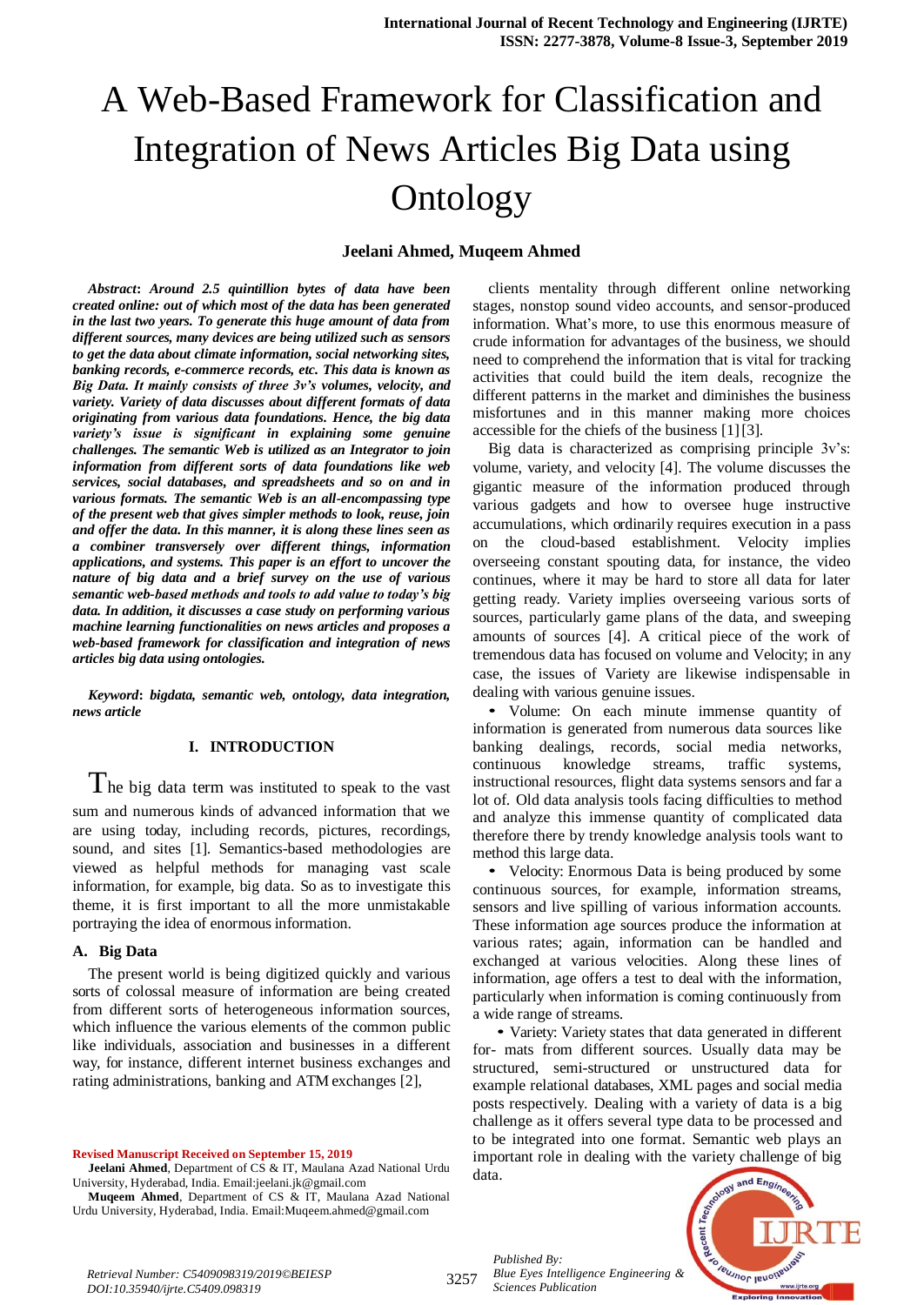In a 2001 Scientific American article by Tim Berners-Lee (creator of the World Wide Web), and co- authors James Hendler and Ora Lassila [5] demonstrate the advanced sight of the web, where data are interconnected in a meaningful manner. Reasoning and filtering of data and ontology; these are the two main rivulets that have emerged from the semantic web. SPAQRL (SPARQL Protocol and RDF Query Language), Resource Description Framework (RDF) and OWL (Web Ontology Language) these are the currently exists standards of semantic web. These standards make information access available for the end-users when they require at the time. The World Wide Web considers the semantic web as an extension as opposed to a substitution of the present web. As talked about over, one of the main concepts of the semantic web is ontology, which comprises ontology evolution, engineering, merging, matching and mapping. Another standard, which comprises filtering and reasoning, which contains the area of collaborative filtering, content filtering, reasoning and hybrid filtering.

## **II. SEMANTIC CHALLENGES IN HANDLING BIG DATA**

There are numerous challenges in working with big data in the sense of volume, variety and velocity, which comprises capture, storage [6], access [7], sharing, search, analysis [8], visualization and transfer. However, following areas present the semantic challenges in working with big data:

## **A. Capturing large scale big data**

One profoundly appropriate and huge test is the progressive auto-course of action of unstructured information into arranged ideas. This ought to include getting information and related ideas and effectively doling out the information to the correct ideas and classes without including human/manual analysis [9]. This test identifies with the variety and volume of huge information that is produced by the web, internet based life, gushing, web journals, and different sources. The auto-plan of data as directed by ideas requires a comprehension of settings and substance. This ought to be founded on an examination of new information with a current learning base, just as the advancement of scientific categorizations. Because of enormous in- formation, there could be billions of triples connected to one another. The preparing of such an extent of information must include effective ontological designing methodologies.

## **B. Getting the relevant and right data from big data**

Revealing and getting to the applicable information inside the huge volume and variety of huge information is an inexorably troublesome errand [7] [9]. As indicated by [10], is- sues emerge because of the three elements of huge information: volume, since huge measures of information have been aggregated throughout the decades, volume, since the sums might be quickly expanding, and variety, since the information is spread over various arrangements. While this is an ordinary issue of managing enormous information, applications can be utilized for auto-comprehend the elements of the setting. For example, traffic information can be added to guides to give setting on street conditions, the likelihood of postponement, length of anticipated impediments, street situations, and so on.

## **C. Linking big data**

The concept of linking data is popular and has gained much importance across the world and many companies such as Google and Facebook has been adopted successfully [11].

## **III. EXISTING SEMANTIC-BASED TOOLS FOR BIG DATA**

Table 3 presents a summary of semantics-based tools for dealing with big data. Our research only discovered a limited number of such tools. A number of non-commercial tools are still ongoing projects, and many focus on specific domains. For example, SINA [29] focuses on the medical domain.

|  |  | Table I: Semantic/ontology-based tools for big data |  |  |  |
|--|--|-----------------------------------------------------|--|--|--|
|--|--|-----------------------------------------------------|--|--|--|

| <b>Tool</b>                             | <b>Features Offered</b>                                                                                                                                                                  | <b>Semantics</b>                                                  |
|-----------------------------------------|------------------------------------------------------------------------------------------------------------------------------------------------------------------------------------------|-------------------------------------------------------------------|
| Oracle<br>Big<br>Data<br>Appliance [23] | • Hadoop Distributed<br>File System [24]<br>• Oracle NoSOL<br>Database                                                                                                                   | · Oracle Exadata<br>• Oracle database<br>Integrated<br>management |
|                                         | • Storage capacity of<br>648TB 1152GB of<br>memory                                                                                                                                       |                                                                   |
| IBM<br>Watson<br>Foundations [25]       | Hadoop Distributed<br>File System [24]<br><b>IBM</b><br>InfoSphere<br>Platform<br>IBM Stream<br>Computing                                                                                | • Mapping<br>• Stream computing                                   |
| Ontology 4 Platform<br>[26]             | · Semantic search across<br>an enterprise<br>Structured<br>and<br>unstructured<br>data<br>handling                                                                                       | • Ontology<br>· Semantic search                                   |
| <b>OBDA</b><br>Optique:<br>Solution [7] | EU<br>FP7-funded<br>Optique, which develops<br>a start to finish OBDA<br>framework.<br>giving<br>adaptable<br>end-client<br>access to advanced big<br>data stores                        | · Ontologies<br>$\cdot$ OWL 2                                     |
| PigSPARQL [27]                          | • Utilizes Pig (Latin) and<br>it is built on Hadoop                                                                                                                                      | · SPARQL                                                          |
| <b>SINA</b> [28]                        | Three<br>integrated<br>$\bullet$<br>medical databases<br>Natural<br>language<br>support                                                                                                  | $\cdot$ RDF<br>• Linked data                                      |
| Treo [29]                               | Heterogeneous<br>databases are supported.<br>Thorough<br>semantic<br>dependent<br>coordinating<br>distributional<br><sub>on</sub><br>semantics<br>Linked<br>Data/RDF<br>supports queries | $\cdot$ RDF<br>· Linked data                                      |
| BioPortal [30]                          | • Web services integrated<br>into<br>software<br>applications                                                                                                                            | • Ontologies<br>· Semantic mapping                                |
| <b>DIVE</b> [31]                        | Graph-based<br>visual<br>analytics                                                                                                                                                       | <b>Ontology</b><br>and Feor <sub>S</sub>                          |

**Jeusnor lenoir** 

www.ijrte.org

*Retrieval Number: C5409098319/2019©BEIESP DOI:10.35940/ijrte.C5409.098319*

*Published By: Blue Eyes Intelligence Engineering & Sciences Publication* 

3258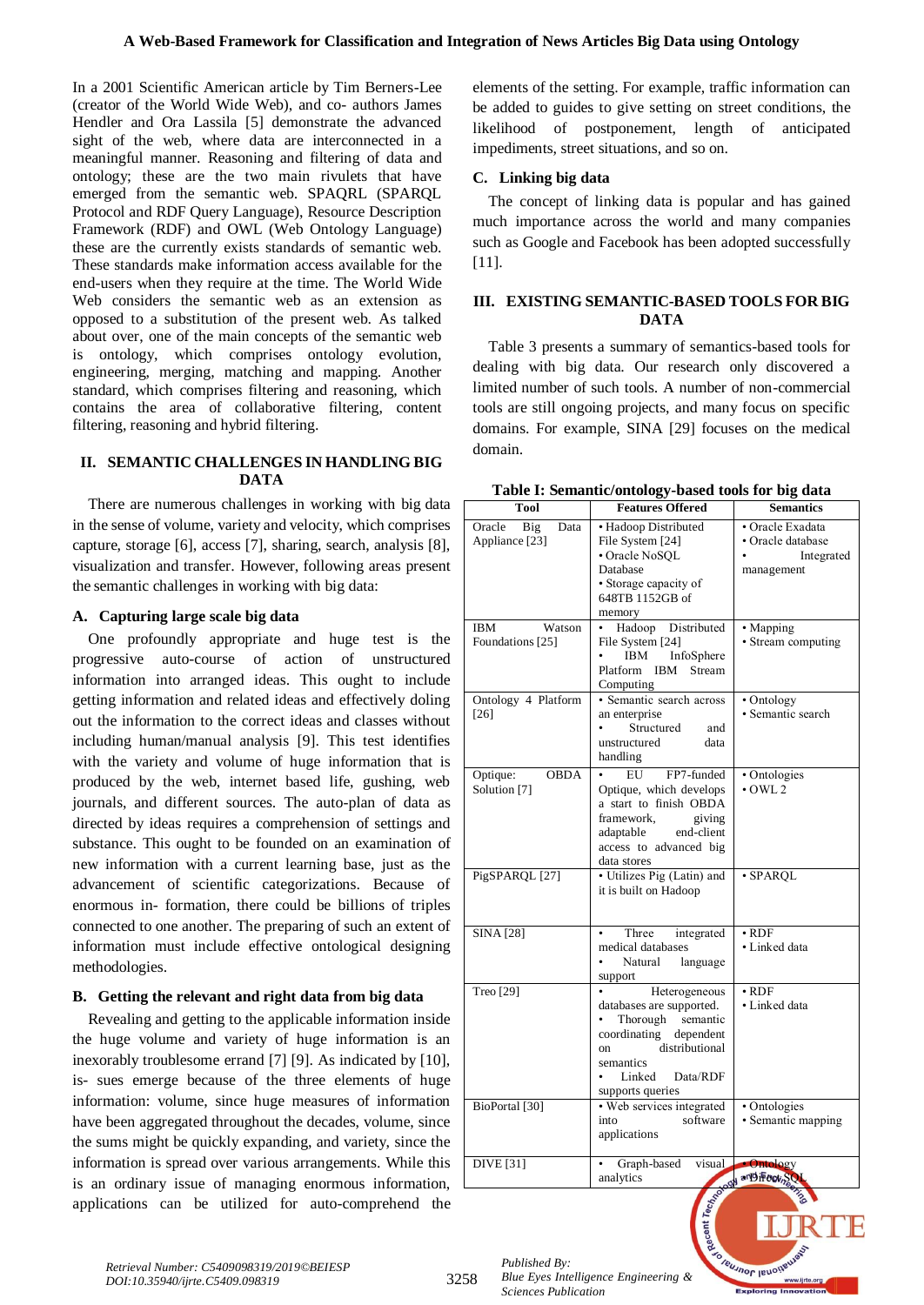| <b>KRMA</b> [32] | Data from various           | $\cdot$ RDF    |              | designs.               |             |
|------------------|-----------------------------|----------------|--------------|------------------------|-------------|
|                  | sources/databases and in    |                | SchemEX [34] | • Linked data indexing | $\cdot$ RDF |
|                  | different formats can be    |                |              | based on stream.       | $\cdot$ LOD |
|                  | integrated like text files, |                |              |                        |             |
|                  | JSON,<br>KML<br>and         |                |              |                        |             |
|                  | spreadsheets.               |                |              |                        |             |
| LODatio [33]     | • Semantic search engine    | $\cdot$ SPAROL |              |                        |             |
|                  | •Schema-based record to     | $\cdot$ RDF    |              |                        |             |
|                  | distinguish significant     |                |              |                        |             |
|                  | hotspots for LOD for        |                |              |                        |             |
|                  | given SPAROL query          |                |              |                        |             |

## **IV. EXISTING METHODS TO THE SEMANTIC COMPUTING OF BIG DATA**

Many methods have been proposed for semantic approaches for big data. These proposed methods work at various stages and consists of areas such as ontology evolution, ontology engineering, and reasoning, representing big data and matching. Such approaches are

| Reference | <b>Issue</b>                                                                                                                                                                                          | Approach                                                                                                                                                                                                                                                                                                                                                | <b>Main Focus</b>                                                                                                                                                                                                                                           | Variables /                                                                                                                                                                                                         |
|-----------|-------------------------------------------------------------------------------------------------------------------------------------------------------------------------------------------------------|---------------------------------------------------------------------------------------------------------------------------------------------------------------------------------------------------------------------------------------------------------------------------------------------------------------------------------------------------------|-------------------------------------------------------------------------------------------------------------------------------------------------------------------------------------------------------------------------------------------------------------|---------------------------------------------------------------------------------------------------------------------------------------------------------------------------------------------------------------------|
|           |                                                                                                                                                                                                       |                                                                                                                                                                                                                                                                                                                                                         |                                                                                                                                                                                                                                                             | <b>Parameters</b>                                                                                                                                                                                                   |
| $[13]$    | Utilizing reasoning to improved<br>query results over an extremely<br>gigantic measure of information<br>(i.e., Web-scale information),<br>based<br>parallel<br>on<br>a<br>and<br>conveyed framework. | Reduce<br>Map<br>$\bullet$<br>Reasoning algorithms<br>•Grouping<br><b>RDFS</b><br>rules in four Map<br>Reduce jobs.                                                                                                                                                                                                                                     | Web-scale<br>$\bullet$<br>reasoning                                                                                                                                                                                                                         | Volume: One billion<br>to 100 billion RDF<br>triples                                                                                                                                                                |
| $[14]$    | Providing access to big data                                                                                                                                                                          | Ontological-based<br>$\bullet$<br>techniques, included<br>by query optimization<br>and parallelization<br>· Iterative user-centric<br>development<br>approach                                                                                                                                                                                           | Visual<br>query<br>formulation for the<br>end-user,<br>demonstrating<br>the<br>introductory<br>visual<br>query system based<br>on ontology.<br>Alleviating<br>the<br>effects of big data                                                                    | Data dimensions such<br>as velocity, volume<br>and variety and also<br>schemas.                                                                                                                                     |
| $[15]$    | Presenting contents displayed on<br>a page dynamically, on the basis<br>of viewer's circumstances                                                                                                     | • New technique for<br>user profiling, on the<br>basis of information<br>from user surfing logs<br>• User Characteristics<br>must probably show<br>by the user profiles.<br>• Presents relations<br>between<br>creating<br>components and the<br>capriciousness<br>that<br>from<br>the<br>comes<br>mechanized handling<br>genuine<br>of<br>information. | Using Ontology<br>$\bullet$<br>engineering,<br>data<br>analysis and resource<br>processing of big data<br>for tackling the issue.<br>• For each user in the<br>system,<br>profile<br>ontology has been<br>automatically<br>constructed<br>and<br>populated. |                                                                                                                                                                                                                     |
| $[16]$    | Within<br>the<br>Optique<br><b>OBDA</b><br>system Query optimization and<br>transformation with respect to<br>query answering.                                                                        | · Queries presented in<br>heterogeneous<br>distributed databases<br>for<br>and<br>streams<br>automatic<br>big<br>data<br>query generation                                                                                                                                                                                                               | • Within the Optique<br>OBDA system Query<br>optimization<br>and<br>transformation<br>with<br>respect<br>to<br>query<br>answering.<br>• Two systems Quest<br>Pegasus<br>who<br>and<br>Optique's<br>supports<br>automatic generation<br>of queries.          | User-friendly<br>query<br>formulation<br>framework, Ontology<br>maintenance,<br>mapping,<br>analytics<br>and processing over<br>streaming<br>data,<br>distributed<br>query<br>optimization,<br>Road and Engineering |

#### **Table II: Semantics approaches for big data**

Recent T

**SO TEUJNOF JEUONED** 

.<br>www.ijrte.org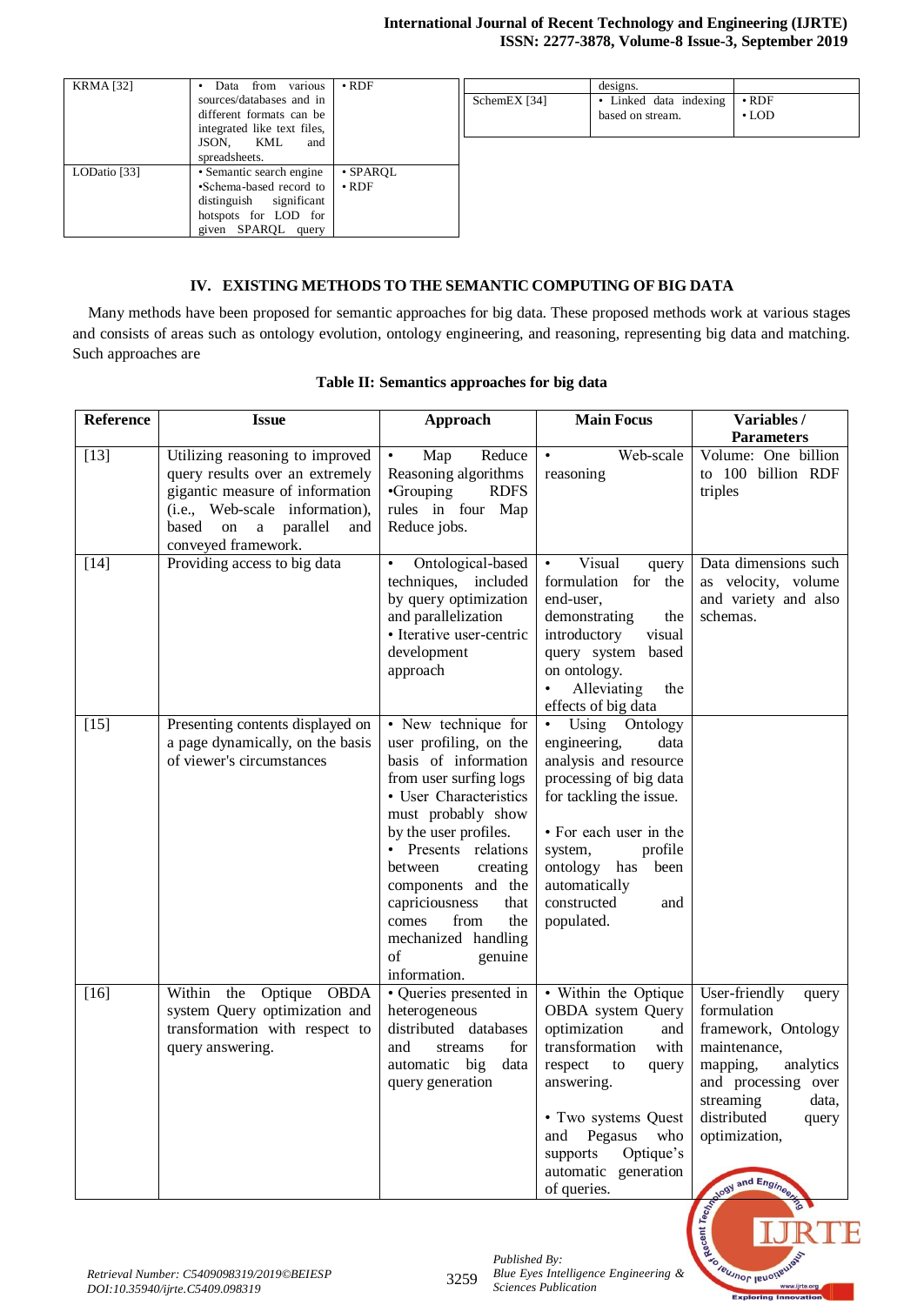## **A Web-Based Framework for Classification and Integration of News Articles Big Data using Ontology**

| $[17]$ | Stream reasoning                                                                      | • Analysis of related<br>research fields, with<br>the aim of extracting<br>algorithms,<br>models,<br>techniques,<br>and<br>solutions | Identifying<br>the<br>$\bullet$<br>requirements<br>involved in various<br>application setups and<br>isolating the issues<br>that they pretense.<br>Examines<br>the<br>previous methods and<br>applications in<br>the<br>stream reasoning and<br>emphasizing<br>their<br>strong points<br>and | Frequent change of<br>huge information                                                                                                                   |
|--------|---------------------------------------------------------------------------------------|--------------------------------------------------------------------------------------------------------------------------------------|----------------------------------------------------------------------------------------------------------------------------------------------------------------------------------------------------------------------------------------------------------------------------------------------|----------------------------------------------------------------------------------------------------------------------------------------------------------|
|        |                                                                                       |                                                                                                                                      | weakness.                                                                                                                                                                                                                                                                                    |                                                                                                                                                          |
| $[18]$ | inconsistencies<br>Semantic<br>applications<br>between<br>and<br>systems              | of<br>Management<br>$\bullet$<br>metadata in<br>smart<br>grids<br>to<br>remove<br>semantic<br>inconsistencies                        | Ontological<br>An<br>$\bullet$<br>model<br>has<br>been<br>for<br>developed<br>offshore wind energy<br>meta-data<br>management                                                                                                                                                                | Data exchange<br>and<br>Knowledge sharing,<br>Obtained information<br>relationships<br>on<br>between theories,<br>Data<br>value<br><b>as</b><br>metadata |
| $[19]$ | Use of FIBO (financial industry<br>business ontology )<br>as<br>an<br>abstract model. | <b>FIBO</b><br>(Financial<br>$\bullet$<br>business<br>industry<br>ontology)                                                          | · Possible creation of<br>such<br>applications<br>on semantic<br>based<br>technology which can<br>be used to perform<br>novel types of records<br>processing.                                                                                                                                | FIBO offers financial<br>business ontology                                                                                                               |

| Table III: Olitology evolutionally approaches for big data |                                                                                                                                                                                                                                                       |                                                                                                                                                                                                  |                                                                                                                                                                                                                                                                                                                                     |                                                                                       |
|------------------------------------------------------------|-------------------------------------------------------------------------------------------------------------------------------------------------------------------------------------------------------------------------------------------------------|--------------------------------------------------------------------------------------------------------------------------------------------------------------------------------------------------|-------------------------------------------------------------------------------------------------------------------------------------------------------------------------------------------------------------------------------------------------------------------------------------------------------------------------------------|---------------------------------------------------------------------------------------|
| <b>Reference</b>                                           | <b>Issue</b>                                                                                                                                                                                                                                          | Approach                                                                                                                                                                                         | <b>Main Focus</b>                                                                                                                                                                                                                                                                                                                   | Variables /                                                                           |
|                                                            |                                                                                                                                                                                                                                                       |                                                                                                                                                                                                  |                                                                                                                                                                                                                                                                                                                                     | <b>Parameters</b>                                                                     |
| $[14]$                                                     | Providing access<br>to<br>scalable big data                                                                                                                                                                                                           | Ontological-based<br>$\bullet$<br>approach with query<br>optimization<br>and<br>parallelization.<br>Iterative<br>user-<br>centric development<br>approach                                        | Visual<br>$\bullet$ . $\bullet$<br>query<br>formulation for the<br>end-user.<br>demonstrating<br>the<br>introductory<br>visual<br>query system based<br>on ontology.<br>Alleviating<br>the<br>effects of big data                                                                                                                   | Data dimensions such<br>as velocity, volume and<br>variety<br>and<br>also<br>schemas. |
| $[20]$                                                     | Solution for big data<br>integration<br>and<br>scalability<br>Ontology-based data<br>access (OBDA) has<br>provided<br>been<br>$\sin$<br>which using a similar<br>the<br>of<br>concept<br>fundamental domain<br>end-users<br>formulate<br>the queries. | • Collection of likely<br>modeling and logical<br><b>OBDA</b><br>errors<br>in<br>frameworks and the<br>difficulties<br>primary<br>looked at supporting<br>the life-cycles of<br>OBDA frameworks. | Ontology<br>$\bullet$<br>maintenance<br>and<br>problem,<br>mapping<br>bootstrapping<br>problem.<br>Main<br>of<br>$\bullet$<br>test<br>correcting<br>bugs<br>in<br>ontologies<br>and<br>mappings.<br>• Describing various<br>instances of types of<br>errors, and offering<br>primary views<br><sub>on</sub><br>how to correct them. | Creation, preservation,<br>and alteration of an<br><b>OBDA</b> specification.         |

# **Table III: Ontology evolutionary approaches for big data**



*Published By: Sciences Publication*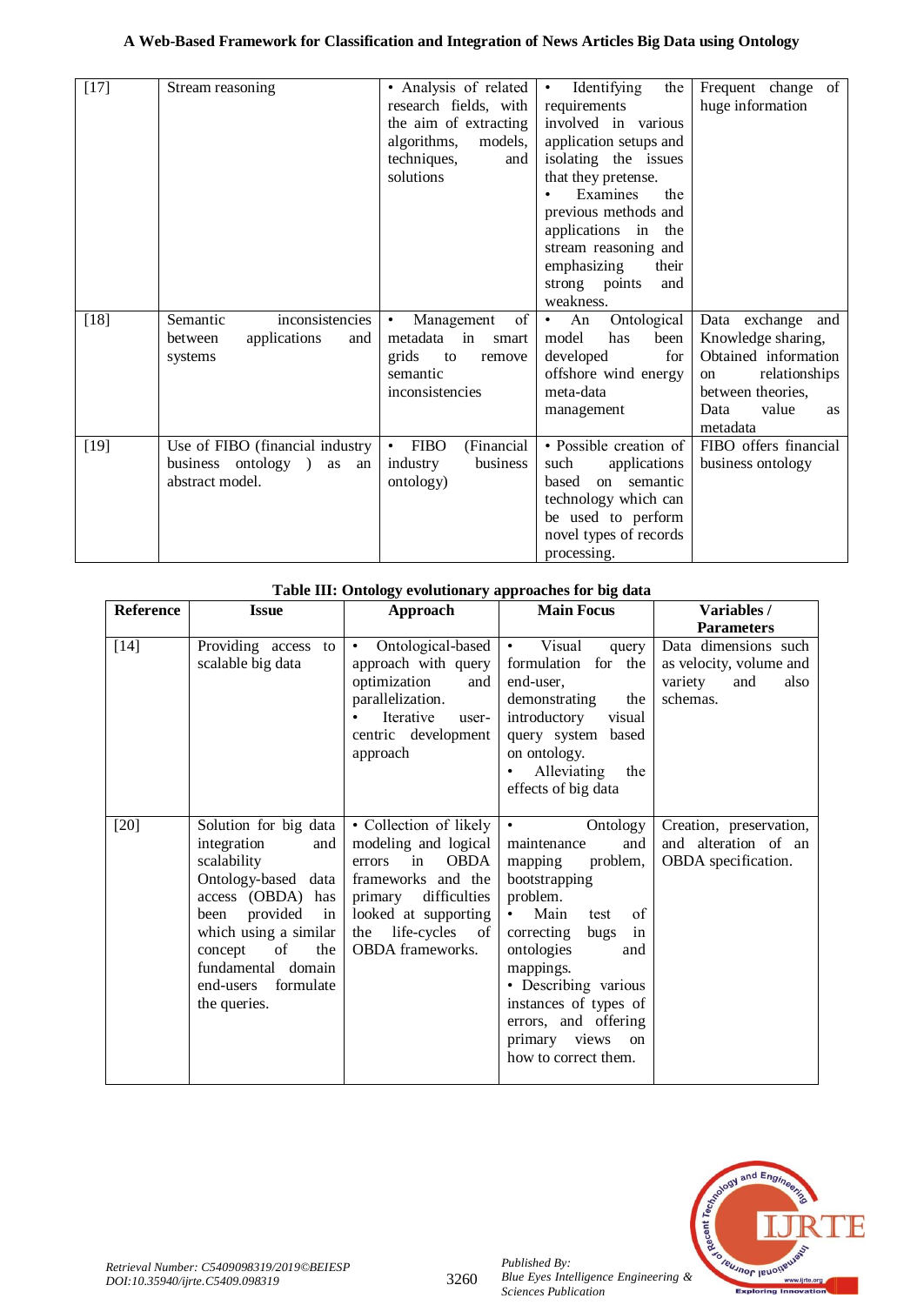| Reference | <b>Issue</b>                                                                                                                                        | Approach                                                                                                                                                                                                                                                                                                                  | <b>Main Focus</b>                                                                                                                                                                                                                                                                                                                                                | Variables /                                          |
|-----------|-----------------------------------------------------------------------------------------------------------------------------------------------------|---------------------------------------------------------------------------------------------------------------------------------------------------------------------------------------------------------------------------------------------------------------------------------------------------------------------------|------------------------------------------------------------------------------------------------------------------------------------------------------------------------------------------------------------------------------------------------------------------------------------------------------------------------------------------------------------------|------------------------------------------------------|
|           |                                                                                                                                                     |                                                                                                                                                                                                                                                                                                                           |                                                                                                                                                                                                                                                                                                                                                                  | <b>Parameters</b>                                    |
| $[21]$    | Direct<br>of<br>entry<br>information<br>not<br>presently out there<br>on the online or sure<br>in<br>machine-<br>up<br>readable<br>text<br>archives | Consumption<br>and<br>$\bullet$<br>Publication<br>$\sigma$ f<br>interconnected data.<br>Drawing<br>the<br>on<br>practical linked<br>data<br>scenario<br>Choosing<br>what<br>information to return in<br>a depiction of an asset<br>on the web.<br>Techniques<br>and<br>for<br>systems<br>computerized<br>connecting<br>of | • The study of previous<br>interconnected<br>data<br>systems<br>and<br>architectures.                                                                                                                                                                                                                                                                            |                                                      |
| $[22]$    | Ontology matching<br>evaluations                                                                                                                    | informational<br>collections.<br>• Experimental review<br>of matching systems                                                                                                                                                                                                                                             | · SAMBO (Linköping<br>U.<br>• Agreement Maker (U.<br>Of Illinois at Chicago)<br>Falcon (Southeast U.)<br>Anchor-Flood<br>(Toyohashi<br>U.<br>of<br>Technology)<br>• DSSim (Open<br>U.,<br>Poznan<br>U.<br>of<br>Economics)<br><b>ASMOV</b><br>(INFOTECH Soft, Inc.,<br>U. of Miami)<br>• RiMOM (Tsinghua<br>U., Hong Kong U. of<br>Science<br>and<br>Technology) | Semantic<br>technologies<br>for<br>ontology matching |

## **V. USE CASE: MAP NEWS DATA INTEGRATION**

The motivation for our use case comes from integrating the news articles from various sources with location data using ontologies. The proposed framework for the use case shown in the figure 5.1



**Figure 5.1: Framework for integrating map news data using ontology**



*Retrieval Number: C5409098319/2019©BEIESP DOI:10.35940/ijrte.C5409.098319*

3261

*Published By: Blue Eyes Intelligence Engineering & Sciences Publication*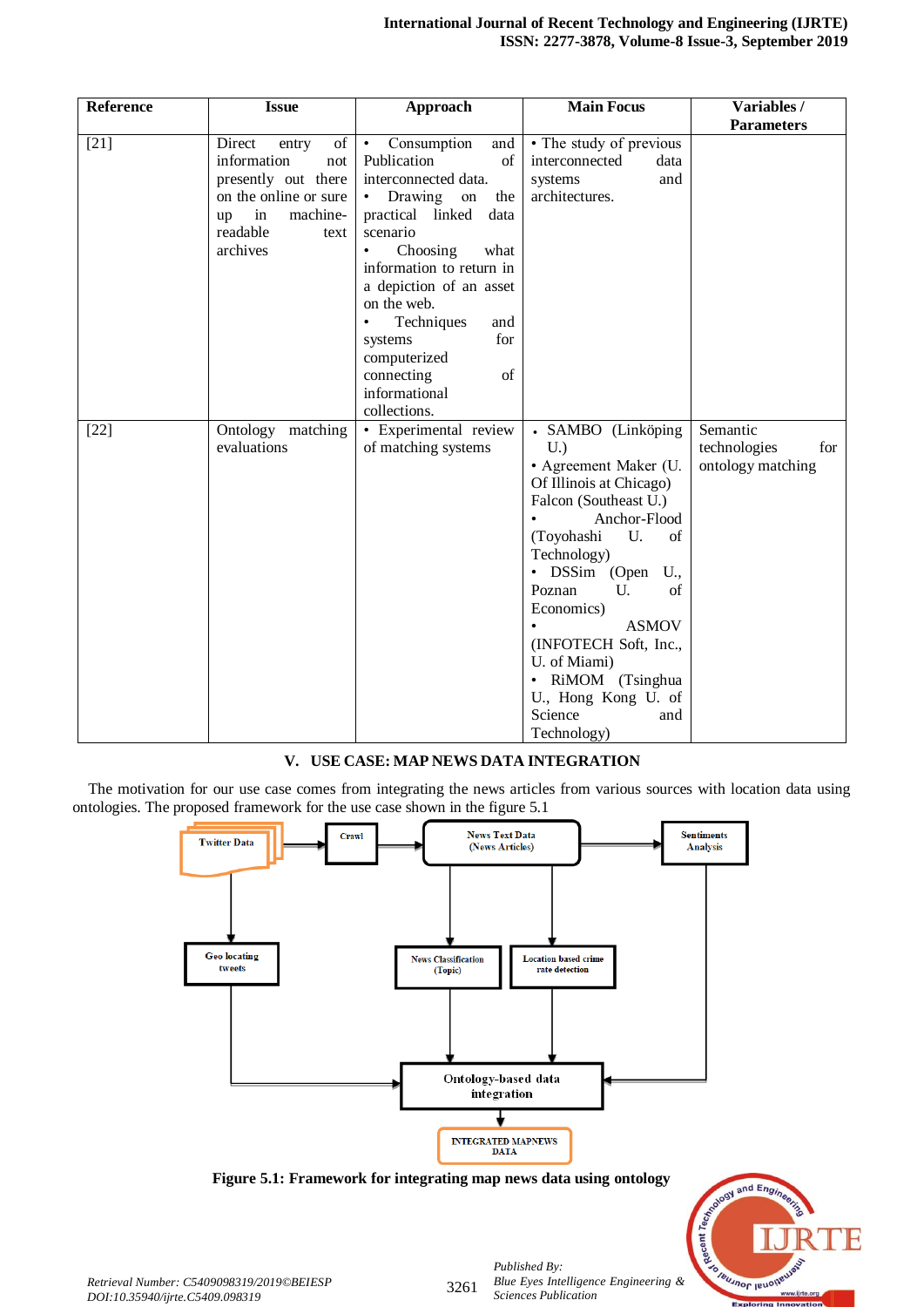The Proposed framework consists of five different modules as discussed below

#### **A. Data-retrieving and location extraction**

This module in turn contains two sub modules; in the first sub module live twitter data is being imported by manually providing the various news twitter handles, then link of each news article is extracted and using a web crawler entire article will be crawled and these articles which are unstructured real data are processed in structure news text data. Second sub module performed the Geo-locating of tweets obtained from twitter. Location extraction is performed in the form of latitude and longitude coordinates of each tweet using Geo-locating of tweets.

#### **B. News article classification**

The next module discusses the news classification of the structured news text data that is the outcome of the data retrieving module. There are various steps involved in news classification such as parsing the articles, creating the features, training the model, getting the new data to feed to the model and showing useful insights. Here the model classifies the news articles into different categories like politics, entertainment, sports, tech and world news etc. For training the model, already classified datasets needs to be imported.

#### **C. Location based crime rate detection using TF-IDF**

This module uses the structured news text data of the data-retrieving module, detect the crime rate based on location, and display it in the form of a percentage. For crime rate detection in the news text data, a word dictionary related to crime is loaded and by using term frequencyinverse document frequency (tf-idf) each article checking will perform. Term frequency is the widely used technique in which for a particular term a weight is assigned based on total number of times that term is appearing in a news article or document. In this case, the imported crime word dictionary term checking is performing and weight is assigned based on its appearance in the news articles and location of that news article is extracted.

Sentiment Analysis of news articles

News articles may contain emotions like good, bad or neutral. Sentiment analysis is a way to examine the human emotions available in textual form. This module deals with the sentiment analysis of structured news text data obtained from the data-retrieving module. First, the news articles are preprocessed in order to perform tokenization. Tokenizing breaks news articles into individual words, symbols or phrases. After this tf-idf technique is used for term frequency calculation. This technique identifies the important words in a particular document, once the important words are identified, a dictionary is used for the identified words to assign to sentiment score based on their term frequency. The word dictionary used contains the number of different word senses that is used for sentiment score calculation. Each news article is treated as a document

and sentiment scores of each document is calculated. Based on the sentiment score each news article is labelled positive, negative or neutral. The article having scores of  $+1$  is labelled as positive, the article having scores of -1 is labelled as negative and score 0 indicates the neutral article.

## **D. Ontology-based data integration**

The last module deals with the integration of data, which are the outcomes of the above modules. Ontology is used for the purpose of integration of location and news articles originating from different sources. Ontology-based data integration is an approach used to combine data generating from multiple heterogeneous data sources. Data integration process may include the mapping of related data fields in order to resolve the variety challenge of news articles big data.

#### **VI. CONCLUSION AND FUTURE WORK**

Big data is at this point going all out to demonstrate its incentive in every field. In any case, to effectively use its potential in any field, there is a requirement for high handling tools to examine this various arrangement of complex information. Data creating through assorted gadgets comprises of various types and formats of data. To process and incorporate this heterogeneous information in numerous areas semantic technology gives some valuable and extendable help. Ontologies are the key piece of the semantic web through which mapping of various information fields can be performed. These advanced innovations are still at a beginning time and require further work in the fields where information incorporation assumes a significant job. The proposed framework helps in settling the difficulties in variety of big data utilizing semantic technology. Future work of this paper would be implementation of the proposed framework for the selected online news articles data which will integrate the heterogeneous data in order to resolve the variable challenge of big data.

## **REFERENCES**

- 1. Qudamah Quboa, Nikolay Mehandjiev: "Creating Intelligent Business Systems by Utilizing Big Data and Semantics", 19th IEEE Conference on Business Informatics, Volume 2, 39-46, 2017.
- 2. K. Davis, D. Patterson, "Ethics of Big Data: Balancing Risk and Innovation", O'Reilly Media, 2012
- 3. vom Brocke, J., A. Simons, A. Cleven: Towards a business processoriented approach to enterprise content management: The ECMblueprinting framework. Inform. System-e-Bus, Manage, 9: 475-496. DOI: 10.1007/s10257-009-0124-6.
- 4. J Ahmed, R Gulmeher: "Nosql databases: New trend of databases, emerging reasons, classification and security issues", international journal of engineering sciences & research technology, Volume 4, Special issue 6, June 2015.
- 5. Berners-Lee, Tim, James Hendler, and Ora Lassila. "The Semantic Web. A new form of Web content that is meaningful to computers will unleash a revolution of new possibilities," Scientific American, vol. 284, no. 5, pp. 1-5, 2001.
- 6. Red Hat Enterprise Linux: the five must-haves of big data storage, White Paper, 2013.



*Published By: Blue Eyes Intelligence Engineering & Sciences Publication*